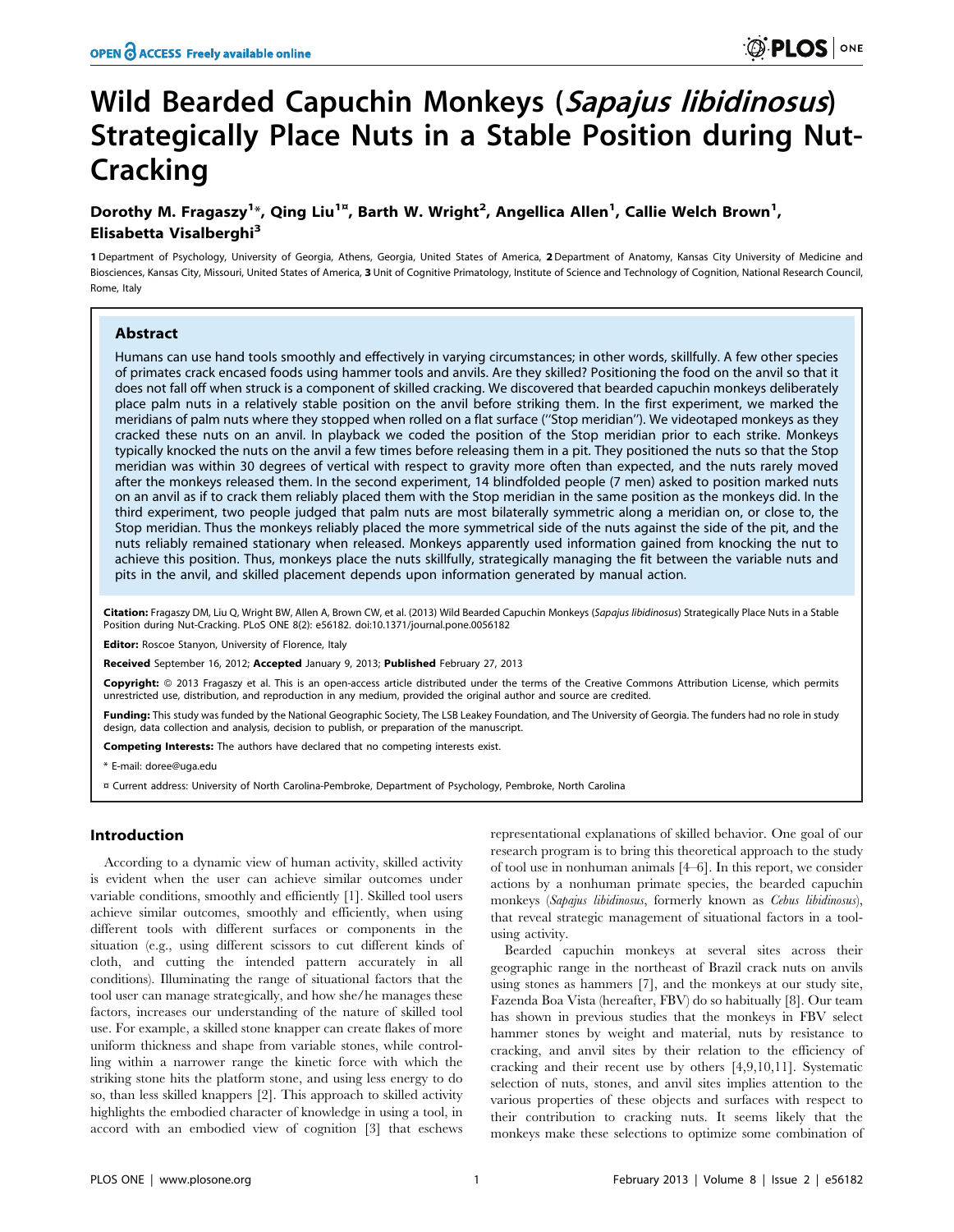values (e.g., minimizing the time required to process a nut; maximizing the energetic return; maximizing the reliability of energetic gain, minimizing the risk of displacement or theft by group members). Here we report on behavioral management of another component of the nut-cracking cycle requiring accommodation to variable elements: placement of the nut onto the anvil prior to striking it.

We noticed that anvil sites have one or more pits and that the monkeys typically knock the nuts in pits on the anvils repetitively before releasing them in the pit and striking them with a stone. They use a rapid motion when knocking, raising the nut a few centimeters above the anvil and lowering the whole nut into the pit while holding it in one hand. We proposed that the monkeys perceive through knocking when the nut is in a stable position in the pit, so that it remains stationary upon release (which is necessary for effective cracking). In Study 1, we tested whether the monkeys systematically placed the most resistant palm nuts that they crack, piassava nuts (Orbignya spp.) in a particular orientation, if the monkeys released the nuts in a stable position, and if individual consistency in this aspect of behavior was related to efficiency of cracking. Piassava nuts require more strikes to open than other palm nuts in the area [11], and they are more resistant to fracture in laboratory testing [12]. Thus these nuts require the most effective handling to crack them efficiently. Effective handling includes releasing the nut in a stable position. To determine if the monkeys released the nuts in a stable position, we presented the monkeys individually with piassava nuts with meridians marked by us so that we could recognize on which side the nut stopped when rolled on a flat surface. Subsequently, in Study 2, we asked blindfolded human participants to place similarly marked piassava nuts into a pit as if to crack them, to determine if the behaviors we observed in the monkeys could reflect use of haptic perception to place the nuts, and to compare the behaviors with the nuts prior to placement used by the two species. In Study 3, to explore the physical properties of the nuts which informed positioning them by touch, we evaluated if the most bilaterally symmetric meridian of the piassava nuts, as judged visually by humans, corresponded with the meridian on which the nut stopped when rolled on a flat surface.

In sum, we explored the possibility that bearded capuchin monkeys strategically positioned irregularly contoured nuts on the anvil surface in such a way that they remained stable when released and when struck with a stone to crack them. We asked whether humans would do the same in the absence of vision. Finally, we asked whether the contours of the nuts could guide positioning. We confirmed that the monkeys do consistently place the nuts in a stable position, as do people, and that this position is associated systematically with the exterior contours of the irregularly shaped nuts. Specifically, monkeys and people preferentially place a rounder surface of the nut facing the sides of the pit in the anvil in which the nut is normally placed, and thus a flatter surface of the nut parallel to the anvil's top surface. People do this reliably when blindfolded, indicating that kinesthetic or haptic cues are sufficient to guide this preference. However, monkeys and people use different exploratory actions, sensu Lederman and Klatzky [13], to discover the contours of the nuts and to detect when the nut is in a stable position on the anvil. Humans rotate the nut in the hand and sometimes also in the pit of the anvil; monkeys knock the nut against the anvil surface. To manage this particular challenge each species makes use of species-typical manual actions used routinely in many other exploratory situations.

## Study 1. Monkeys Positioning Nuts

#### **Methods**

Subjects and site. Our site is located at Fazenda Boa Vista and adjacent lands (hereafter, FBV) in the southern Parnaíba Basin (9°39′S, 45°25′W) in Piauí, Brazil. Boa Vista is a flat open woodland (altitude 420 m asl) punctuated by sandstone ridges, pinnacles and mesas rising steeply to 20–100 m above the plain. A more complete description of the site can be found at http://www. EthoCebus.net and Spagnoletti et al. [8].

Ten monkeys (8 males and 2 females; 4 juveniles, 2–3.5 years old, and 6 adults) in one group of wild bearded capuchin monkeys participated voluntarily. The monkeys are habituated to close human presence. They come regularly to a flat, wooded area about  $1500 \text{ m}^2$  containing several natural anvils (boulders and logs) and hammer stones, and we use this area as our field laboratory. We conducted the study in June 2009 over the course of two weeks.

Materials. We presented the monkeys with familiar quartzite stones, weighing 930 g, 1113 g or 1460 g, placed on or next to a log anvil used by all the monkeys also outside of experimental sessions (see Figure 1). The anvil contained two pits produced by monkeys striking nuts (1.9 cm and 1.0 cm deep), and flat surfaces on either side of the pits.

We provided local palm nuts (Orbignya spp.), that on average are 60 mm long and 41 mm diameter and ellipsoid in shape [12] (see Figures 2 and 3). The mesocarp of the nuts was removed, as the monkeys remove the mesocarp before cracking them. To determine the flatter side of each nut, we rolled the nut on a flat concrete floor. When the nut came to a stop, we marked a straight line on the upper surface and a black cross-hatch pattern (a straight line with slashes through it) on the surface against the floor (a longitudinal meridian; the Stop Meridian) using a black marker pen. We marked a second longitudinal meridian at 90 degrees (Roll Meridian) in red or green. Two marked nuts are shown in Figures 2 and 3. We numbered each nut with a marker pen.

Procedure. After the stones were placed by the anvil, a marked nut was placed near the anvil when the monkeys were nearby. A trial began when a monkey approached the anvil and started manipulating the nut and a stone and ended when the subject finished cracking (successfully or unsuccessfully). We filmed all trials using a Canon GL2 digital video camera, recording at 30 fps, from a distance of 6–8 m with close focus on the hand, nut and anvil. The observer narrated the identity of the monkey, the number of the nut, which meridian faced up (within  $30^{\circ}$  of vertical) when the monkey released it and prior to each strike, as possible, and if the nut was cracked (see Video S1). We filmed in accord with the monkeys' interest in the task, obtaining from 3 to 106 strikes per monkey (Median = 15.5 strikes) over 3 days.

The tapes were coded twice using Observer (versions 5 and XT; Noldus Corporation) in slow-motion and stop-action playback. First, for each trial, the position of the nut on the anvil (i.e., the position of the Meridian lines) per strike, whether one or two hands were used to place the nut, movements of the nut (wobbles or rolls) following placement, the number of strikes directed at that nut, and the outcome (nut cracked or not) were coded for the six adults and two 3.5-year-old juveniles producing 10 or more strikes each. The position of the Meridian lines was coded in two ways: by determining (1) if the Stop Meridian was within  $30^{\circ}$  of the vertical, and if so, (2) which line, hatched or straight, was facing up. A wobble was defined as visible movement of the nut but it remained in one place; a roll was defined as movement of the nut away from where the monkey positioned it. Following training with an experienced coder (DF), AA conducted this coding, consulting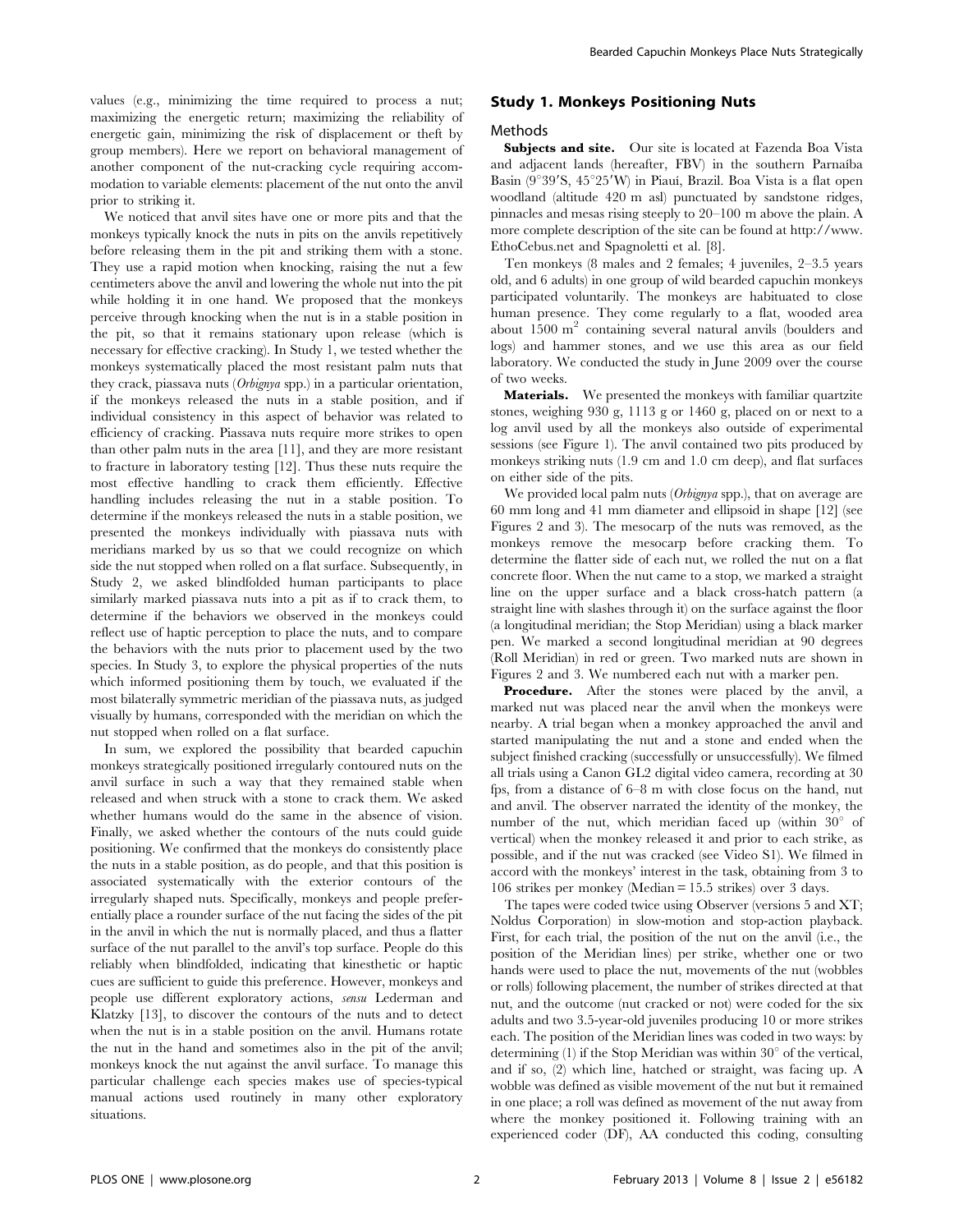

Figure 1. Wild bearded capuchin monkeys place nuts in a stable position on an anvil before striking them with a stone to crack them. The black line on the nut shown in this photograph (lower right) marks where the nut stopped when rolled on a flat surface (the Stop meridian). The green line shows the meridian at 90 $\degree$  from the Stop meridian (the Roll meridian). The monkeys consistently placed nuts marked in this way with the Stop meridian facing vertically, as shown in the photograph. Photo by B. Wright. doi:10.1371/journal.pone.0056182.g001

with DF in cases of ambiguity. The few ambiguities were resolved by the two coders reviewing together the episodes in question.

The tapes were coded a second time for all 10 monkeys for manual actions preceding each strike (see Table 1). Taps were defined as light, repetitive percussion with the finger tips, typically of a nut held in the other hand; knocks were defined as forceful percussion of the nut against a hard surface, accompanied by an audible signal, and the nut was not released in the same motion. We noted against which surface the nut was knocked. Reliability was established for this coding by two independent coders (DF and CWB) coding 5% of the data set, achieving 100% agreement on frequency of strikes and knock events and the location of knocks. CW coded the data. The episodes with the best visibility of these events were coded in this way; this constituted 55% of the data set coded for position of the nuts in the first pass through the video.

This study was approved by the IACUC of the University of Georgia (AUP # 2010 04-067-Y3-A0 and # 2009 02-035-Y3-A0) and conducted in accord with all relevant local and national regulations regarding the humane use of animals in research.

Analysis. We tabulated the data by individual and evaluated per subject, for the eight subjects that produced 10 or more strikes, the probability that the Stop Meridian faced up more often than



Figure 2. Position of the nuts on the anvil was assessed using visible markings. Marked nuts (piassava, Orbignya spp.) showing the Stop meridian on each nut (solid lines) and Roll meridian (red line on the nut on the right). The two nuts illustrate the variability in the shape of these nuts. Photo by D. Fragaszy. doi:10.1371/journal.pone.0056182.g002

expected by chance using Chi Square tests. For those subjects that produced 10 or more events in which the Stop Meridian faced up, we evaluated the distribution of the straight line or cross-hatch line facing up, also using Chi Square tests. We derived from the tabulated data, per individual, efficiency (defined as average  $#$ strikes to open a nut, calculated as  $\#$  strikes/ $\#$  nuts cracked), proportion of placements with two hands, rate of knocks and taps per strike, movements of the nut in or above the pit (rotation, rocking) before release, and frequency of wobbles and rolls following release.

We correlated efficiency with percent of placements with the Stop Meridian facing up using the Spearman correlation  $(N = 8)$ . For all statistical tests we used a two-tailed alpha = .05.

#### Results

All 8 monkeys producing 10 or more strikes reliably put the nut into the pit with the Stop Meridian 1 facing up  $(X^2 = 9.31$  to 36.26, 1 df, all p $\leq$ .05). Overall, there were 253 placements with the Stop



Figure 3. The same nuts as shown in Figure 2, here seen from above, showing the Stop meridian. Photo by D. Fragaszy. doi:10.1371/journal.pone.0056182.g003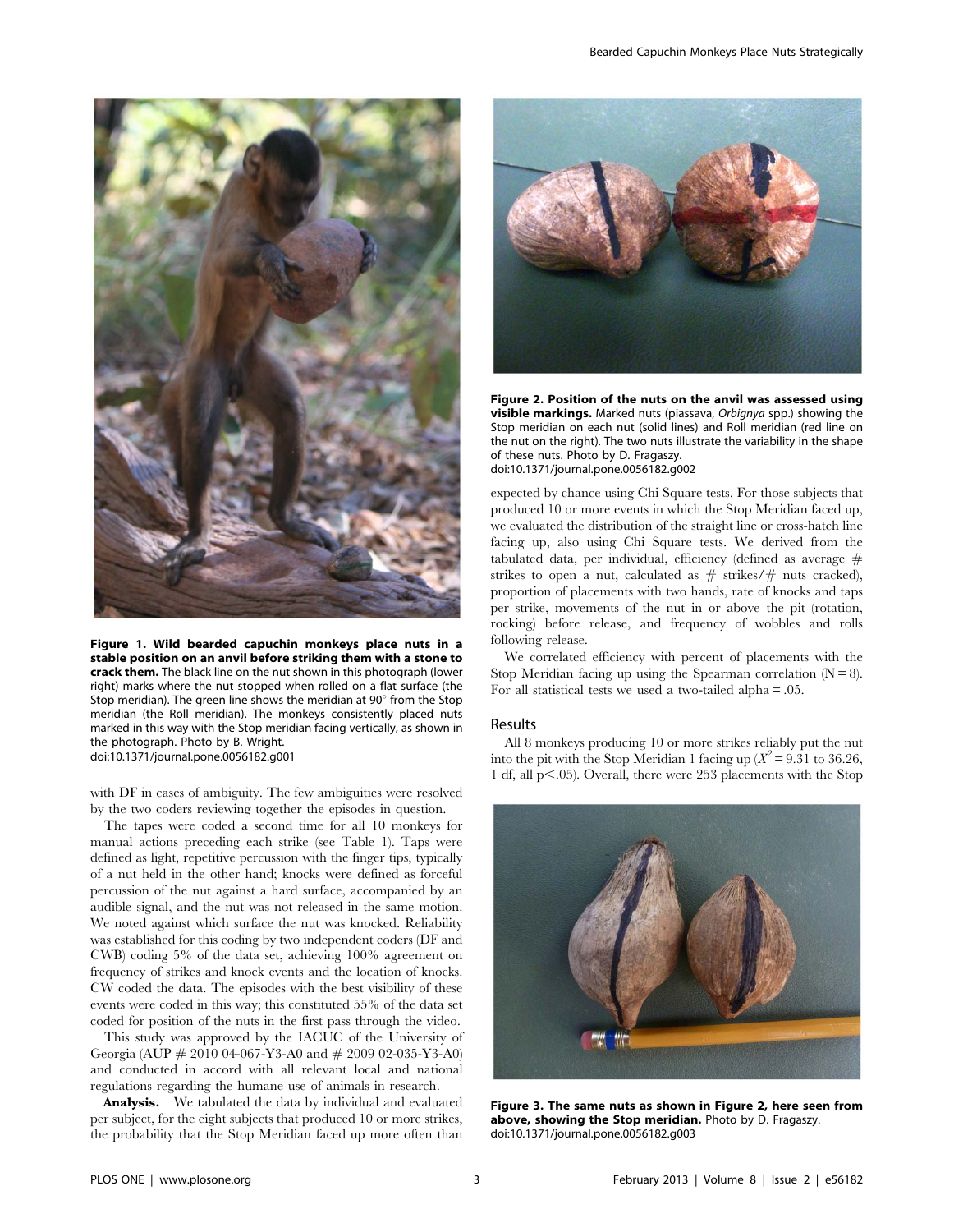#### Table 1. Actions preceding each strike.

| l Variable                        | <b>Definition</b>                                                                                                         |
|-----------------------------------|---------------------------------------------------------------------------------------------------------------------------|
| Tap                               | Taps fingers on nut                                                                                                       |
| <b>Strike</b>                     | Monkey strikes the nut on the anvil with the stone hammer                                                                 |
| Release                           | Full release of nut from hand(s); visible space between hand(s) and nut                                                   |
| Knock on pit                      | Nut is held in hand and struck against a pit in the anvil                                                                 |
| Knock on rim                      | Nut is held in hand and struck on the rim of a pit (the boundary between the flat surface and the pit)                    |
| Knock on stone                    | Nut is held in hand and struck against the stone hammer                                                                   |
| Knock on flat                     | Nut is held in hand and struck against the anvil on a flat area (not the pit or rim)                                      |
| Knock off camera                  | Behavior is not on camera or not visible to viewer, but sound suggests the nut is struck against some surface             |
| Rotate in the pit                 | Nut is rotated around a center point so that the long axis points in a different direction upon release.                  |
| Manual rock                       | Nut is pushed on one end as it rests in pit so that one end is raised and then lowered.                                   |
| Rotate while held above the anvil | Monkey moves the whole nut a few degrees while holding it above the pit by flexing the wrist, then replaces it in the pit |

doi:10.1371/journal.pone.0056182.t001

Meridian facing up out of 302 placements that could be coded for this variable (84% of coded placements). Twenty-eight placements could not be coded for this variable because the camera view of the nut was occluded. Variability across monkeys in the proportion of placements with the Stop Meridian facing up was rather low; individual values ranged from 0.71 to 0.94 (Med  $= .81$ ). In 45% of placements, the solid line of Meridian 1 faced up, and in 39% of placements, the hatched line faced up (difference NS for every subject).

Individual efficiency (average # strikes to open the nut) ranged from 1.0 (optimal) to 16.0 (Med = 5.0). The Spearman correlation between efficiency and % placements with the Stop Meridian facing up was  $-0.75$  (N = 7 individuals that opened a nut, p $\le$ .10, 2 -tailed). Bimanual actions to place the nut were rare (6% of placements).

The data for actions with the nut preceding each strike for 10 monkeys are shown in Table 2. Of 558 Knocks coded, 15 happened off camera (i.e., we heard the knock in the audio track but could not specify where the nut was knocked). Typically the monkeys knocked the nut in the pit repetitively before releasing it (Median  $=$  5 knocks per strike, IQR  $=$  1.3–6.9). Of the 543 knocks that were visible, the monkeys knocked the nut most often in the pit (31%) or on the rim of the pit (41%). They knocked the nut on the stone on 16% of Knocks, and the remainder on a flat part of the anvil. The monkeys rarely tapped the nut with their fingertips  $(median = 1)$ ; no monkey performed this action more than 3 times. The nut wobbled after the monkey released it just 10 times (out of 253 placements coded for this variable), across 4 individuals (range 1–5 times), and the nut rolled after release just once, during a placement by a juvenile. Monkeys rarely rotated the nut in the pit or on the flat surface of the anvil before releasing it (14 times out of 253 placements coded for this variable). They never adjusted the position of the nut in the air above the anvil, nor felt the pit with their hands, except to sweep away debris.

### Discussion

We examined whether bearded capuchin monkeys placed nuts into a pit on an anvil in a particular orientation before striking them with a hammer stone, and if so, if this placement was related to efficiency of cracking. All eight monkeys placed the nuts systematically (78% or more of placements) in such a way that the Stop meridian, the meridian along which the nut stopped rolling on a flat floor, was facing within 30 degrees of vertical with respect to gravity (whereas random placement would produce this result 17% of the time). There was directional variation in the proportional frequency of placing the Stop meridian facing up, with a trend for more efficient monkeys (using fewer strikes to open a nut) to do so more often. However, the relatively high and consistent values for this variable across individuals (spanning a range of ages and skill at cracking) indicates that the monkeys are attentive to this aspect of the cracking action, even when they are not yet skillful.

The Stop meridian facing up was a stable position for the nuts, as indicated by the near absence of wobbling or rolling following release. Overall, the consistency of placement and the lack of movement after placement implies that the monkeys determined when the nut was in a stable position prior to releasing it, and they did so even when not skillful at cracking.

The monkeys typically employ a distinctive behavior, knocking the nuts on the anvil, prior to placement. Knocking likely provides the monkeys with information about the fit between the nut and the pit, perhaps from the sound and/or perhaps from the vibrations of the nut after it strikes the anvil surface. We have data from other contexts indicating that exploratory manual actions inform the monkeys' selection of stones to use as hammers, when more than one stone is near the anvil. The monkeys frequently touch and tap stones with their fingers before choosing one to use for cracking [9,11]. They appear to use exploratory actions to choose pits as well [4], moving after one or a few positioning events and/or strikes from pits in which they have lower efficiency at cracking to pits where they have higher efficiency. Taken together, these findings suggest that the capuchins make substantial use of haptic and/or auditory perception in nut cracking, including perception of the relation between nut and pit and among nut, pit and stone when striking the nut.

Although many aspects of haptic perception in humans have been characterized [14], the sensory basis for perception of stability with respect to gravity of a hard object struck against a hard surface is not among them. Our suspicion is that frequency and magnitude of vibration (of the nut, in this case) inform this perception. Fast-acting mechanoreceptors in the hands of primates (Meissner's corpuscles, densely present in the finger tips, which are maximally sensitive to temporal frequencies of vibrations between 3 and 40 HZ, and Pacinian corpuscles, located most densely in the palm, which are particularly sensitive to vibration from 150 to 300 Hz) [15] could provide the necessary sensory acuity for this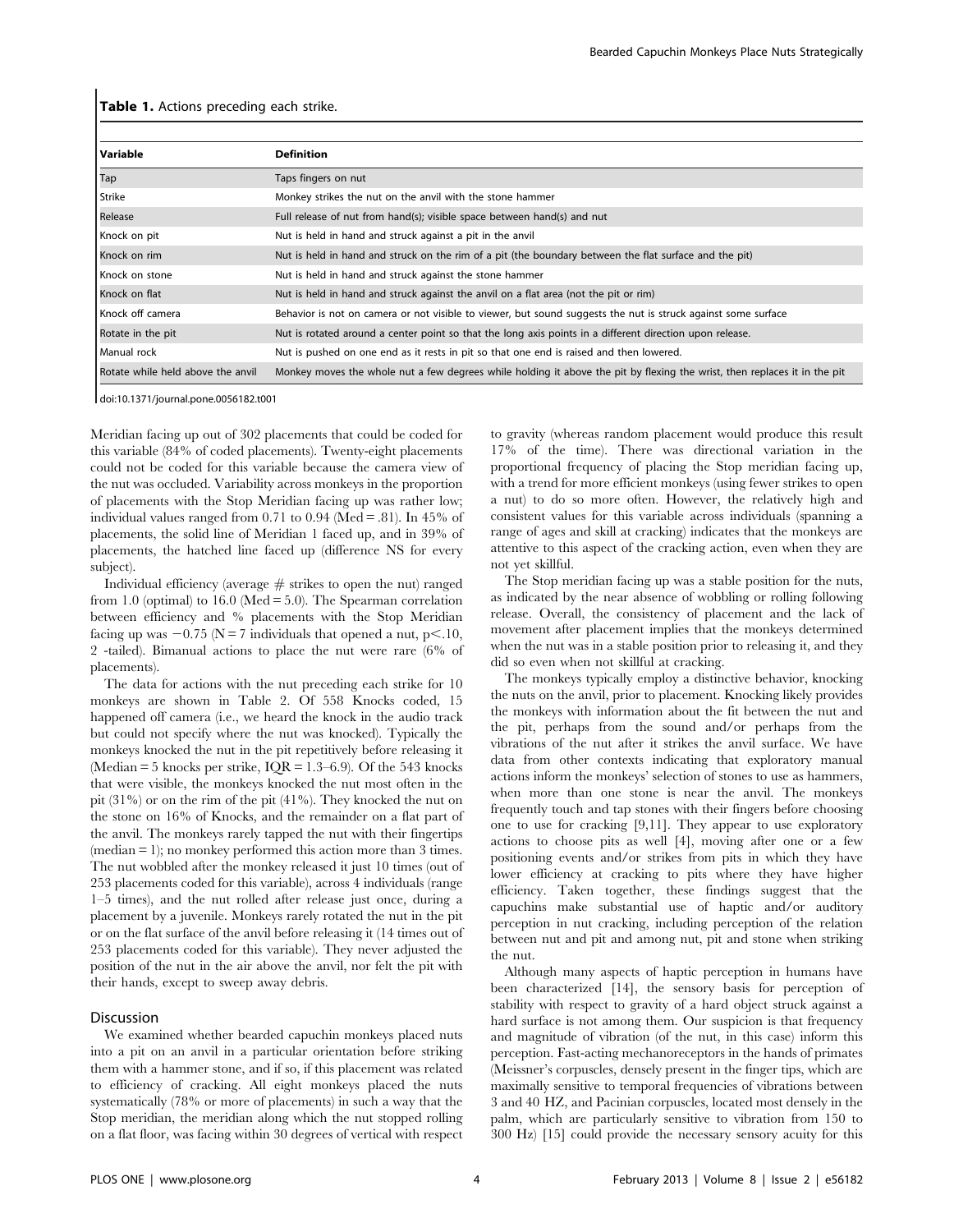Table 2. Actions made by monkeys with the nut preceding each strike.

|             |                | <b>Knock</b><br>Tap in pit | Knock on<br>rim* | Knock nut on<br>stone | Knock on<br>flat $#$ | Knock out of camera<br>view | <b>Total KnocksStrikes Strikes</b> |      | <b>Ratio Knocks:</b> |
|-------------|----------------|----------------------------|------------------|-----------------------|----------------------|-----------------------------|------------------------------------|------|----------------------|
| Catu        | $\mathbf{0}$   | $\overline{3}$             | $\mathbf{0}$     | $\overline{4}$        | 5                    | $\mathbf{0}$                | 12                                 | 18   | 1.67                 |
| Chuchu      | $\mathbf{1}$   | 46                         | 5                | 10                    | $\overline{2}$       | $\mathbf 0$                 | 63                                 | 21   | 3.00                 |
| Dengoso     |                | 6                          | 15               | 35                    | 16                   | 4                           | 76                                 | 11   | 6.91                 |
| Jatoba      |                | 14                         | 12               |                       | $\overline{2}$       | 0                           | 29                                 | 23   | 1.26                 |
| Mansinho    | $\Omega$       | 9                          | $\mathbf 0$      | $\mathbf{0}$          | $\mathbf{0}$         | $\mathbf{0}$                | 9                                  | 25   | 0.36                 |
| Pati        | 3              | 12                         | 4                | 11                    | 9                    | $\Omega$                    | 36                                 | 14   | 2.57                 |
| Teimoso     |                | 32                         | 6                | $\mathbf{0}$          | $\mathbf{1}$         | $\overline{7}$              | 46                                 | 27   | 1.70                 |
| Tomate      | $\mathbf{0}$   | 31                         | $\overline{4}$   | 17                    |                      | $\Omega$                    | 35                                 | 17   | 2.06                 |
| Tucum       | $\mathbf{0}$   | 14                         | $\overline{4}$   | 5                     | 9                    | 3                           | 35                                 | 21   | 1.67                 |
| Caboclo     | $\overline{3}$ | $\overline{4}$             | 4                | 3                     | 16                   |                             | 28                                 | 9    | 3.11                 |
| <b>MEAN</b> |                |                            |                  |                       |                      |                             | 36.9                               | 18.6 | 1.98                 |

\*Rim of the pit in the anvil's surface.

 $*$  Flat surface on the anvil away from the pit.

doi:10.1371/journal.pone.0056182.t002

perception. The density of Meissner's corpuscles in the digits of five species of nonhuman primates examined by Hoffman et al. [16] ranged from 7.2 to 44.6 per  $mm^{-2}$ , which encompasses the value reported for Digit 1 in humans  $(16-17)$  per mm<sup>-2</sup>). Thus nonhuman primates probably have equivalent or even enhanced perception of surface properties sensed by these receptors, compared to humans. Equivalent information is not yet available for Pacinian corpuscles. The density of Meissner's corpuscles correlated positively with the extent of frugivory in the species examined by Hoffman et al. [16], and the authors suggest that digital sensitivity conferred by these receptors, and reflected in the somatosensory portions of the brain (elaborated in primates compared to other mammals [17]) function to enhance exploration and handling of objects in foraging. The dexterous and varied repertoire of manual actions used by capuchins in foraging suggests that they use their hands for exploration of texture, firmness, and other object properties, using active touch [18]. Perhaps they can use haptic tactile perception to judge the fit between nut and anvil surface.

Acoustic information could also inform perceivers about the relations between objects and surfaces. People can accurately specify many object properties by sound alone, which reflects the fact that ''sound is structured reliably by interacting materials'' ([19], p. 4). It seems probable that capuchin monkeys can do the same, given the similarities in auditory sensitivity across primates [20,21].

Humans also use active haptic sensing touch to gain fundamental information about objects and surfaces [13,14,22]. Dynamic touch is an integral part of goal-directed action in humans, including selecting and using objects as tools, from a young age. For example, children as young as four years old can accurately judge by manual action the rigidity of an object they will use to mix a cup of sugar [23]. Nevertheless, humans preferentially rely on vision when possible, from the youngest ages, to select and to grasp objects for various purposes [23,24,25]. It may be that capuchin monkeys rely on haptic and/or auditory perception more than humans in situations where humans rely mostly on vision (such as positioning an object held in the hand into a pit).

One reason why capuchin monkeys may not rely on vision as much as humans may be that wild capuchin monkeys are particularly visually vigilant, glancing around themselves and away from the task at hand, and they do so more often when they crack nuts than during other activities [26]. Thus they may be looking at their surroundings rather than at the nut and pit while positioning the nut.

One conclusion we can draw from these findings is that a different profile of reliance on particular senses in skilled activity could be an important source of differences between capuchins and humans in how they approach a tool-using problem. A problem that can be evaluated primarily visually by humans may not be so evaluated by capuchin monkeys. Therefore, experiments that aim to examine tool-using abilities in non-human animals, even primates, need to take the species' unique perceptual profile into consideration. We cannot assume that a particular task would be evaluated by the animals in the same way that we would evaluate it (i.e. by visual inspection).

## Study 2. Humans Positioning Nuts

The findings of Study 1 indicate that bearded capuchin monkeys, prior to cracking nuts, systematically placed them into pits on an anvil with the Stop meridian facing upward (i.e., vertically with respect to gravity). They typically knock the nuts on the anvil repetitively prior to placement. We interpreted this as evidence that the monkeys perceive the stability of the nut's position in the pit using active haptic sensing (sensu 14). Active haptic sensing occurs when the hand moves voluntarily over a surface or object. This mode of activity has an exploratory character and it is the usual and preferred activity for humans identifying objects and extracting information about them.

To determine if humans also position nuts systematically using active haptic sensing, as partial confirmation of our interpretation of the monkeys' behavior, we asked human participants, while blindfolded, to place nuts into the pit of an anvil as they would to crack them.

## Methods

Subjects. Seven women (ages 16–58) and seven men (ages 14–33) participated. We conducted the study at the field laboratory at FBV. Each person was blindfolded during testing.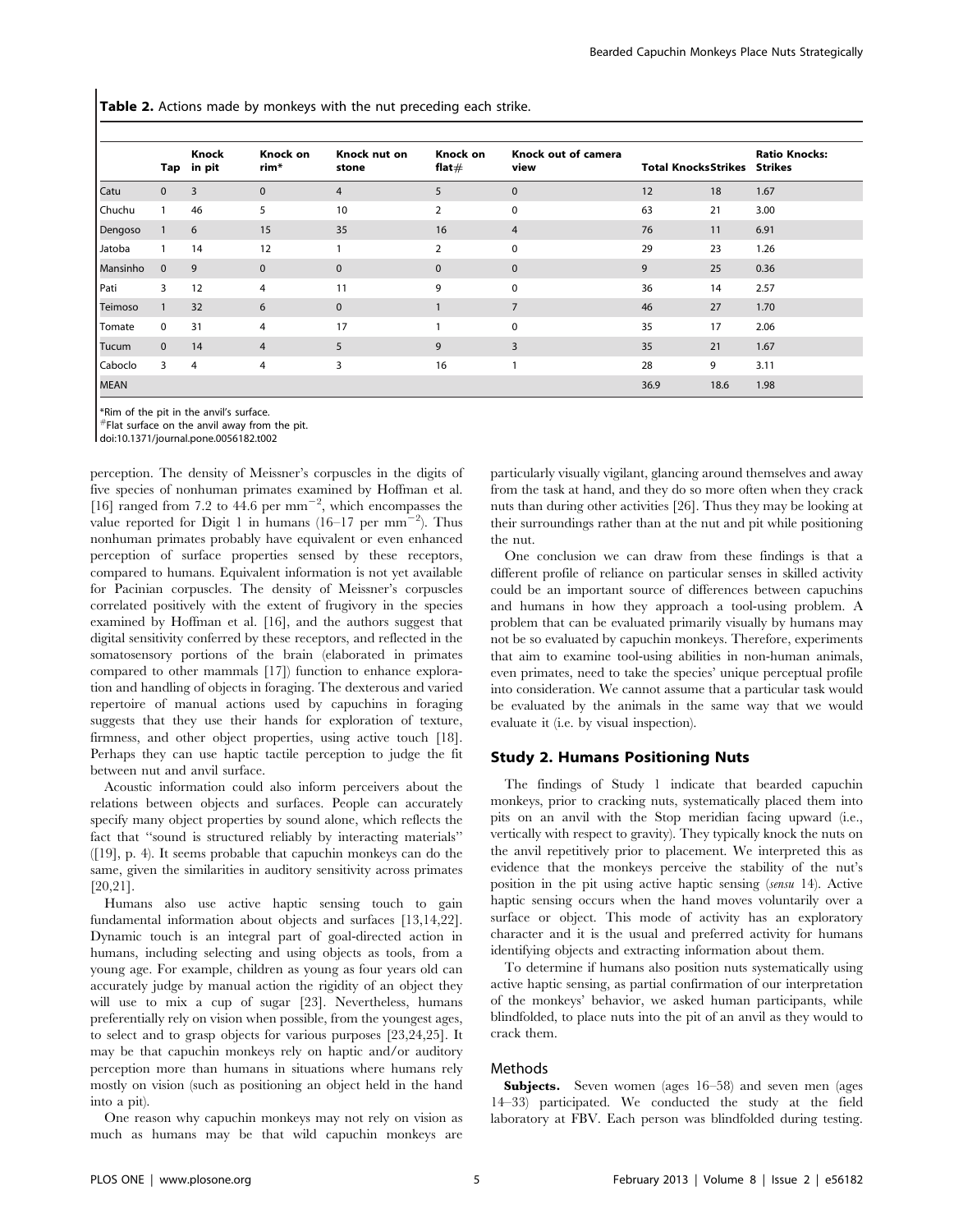Written informed consent was obtained from each participant, and in the case of minors, from the parent as well.

Materials. We used a log anvil used by the monkeys that contained two natural pits formed by monkeys striking nuts and flat surfaces on either side of each pit. This anvil was very similar to the one used by the monkeys in Experiment 1. We presented 20 palm nuts (piassava; Orbignya spp.), on average 60 mm long and 41 mm diameter, as in Study 1 (see Figure 2). Each nut was marked along the Stop meridian in same manner as in Experiment 1. We recorded all trials using a video camera (Canon GL2) recording at 30 fps.

Participants sat on a low stool at a distance that afforded a comfortable reach to the anvil. A cloth scarf was used as a blindfold.

Procedure. Each person was requested to position nuts during a test session lasting about 5 minutes. The participant was instructed on the procedure, shown the anvil, and asked to position himself/herself comfortably to reach the anvil from the seated position, and blindfolded. The experimenter handed each of the 20 nuts, one at a time, to the participant. Participants were encouraged to feel the anvil and to handle the nut as they liked, for as long as they liked, and then, using one hand, to place the nut on the anvil as they would if they were preparing to crack it using a stone. Another experimenter recorded the position of the nut on the anvil and whether the nut wobbled or rolled upon release (thus these variables were coded in real time). On two trials per participant for participants 1–9, a third person provided an independent judgment of the nut's position. These data were used to calculate inter-observer reliability for the judgment of nut position. Inter-observer agreement (calculated as [agree/agree+ disagree] $\times100$ ) was determined to be better than 90% for all variables coded.

From video recording, we coded the same variables as coded for the monkeys: position of the stop meridian (within  $30^{\circ}$  of vertical, or not), which line was up (hatched or straight), whether the nut wobbled or rolled upon release, and all occurrences of each person's actions with each nut prior to placement using the same ethogram used for the monkeys (see Table 1). This list encompasses all the forms of unimanual actions people used with the nuts in the course of placing them on the anvil.

In addition to presenting descriptive results of people's performance, we compared the proportion of nuts placed with the Stop meridian facing up and the frequency of the various actions with the nuts by humans and by capuchin monkeys using the Mann-Whitney test, with two-tailed alpha = .05.

The procedure was approved by the Institutional Review Board of the University of Georgia (#2006-10469-4 and #2013-10236- 0).

#### Results

Humans, like monkeys, usually positioned the nut with the Stop meridian facing the anvil and upward. They positioned the Stop meridian within 30 degrees of vertical orientation on average 15.6 times (71%; Range =  $11/20$  to 19/20) out of 20 placements. This outcome is similar to the monkeys' data: monkeys' values ranged from 71% to 94%. The hatched line faced up on 41% of trials, indicating that humans, like the monkeys, did not distinguish between the ''top'' or ''bottom'' of the Stop Meridian. Monkeys placed the hatched line facing up on 39% of placements.

The humans placed the nuts with similar stability as the monkeys (4 wobbles per 280 placements vs. 10 in 330 placements, and 3 rolls for humans vs. 1 for the monkeys). Four people (out of 14) produced rolls or wobbles. However, humans did not often knock the nuts in the pits before releasing them, as the monkeys did, but instead used actions that the monkeys did not (pressing on the nut after releasing it, for example). Humans often rotated the nut in the pit on average once per nut, and rolled the nut using the finger tips on average once per nut. One person rocked the nut twice by pushing on one end of the nut as it rested in the pit. Three individuals knocked the nut in the pit a total of 13 times (out of 100 placements for  $N = 5$ ). Humans often felt the pit with their fingers before placing the nut in it, and handled the nut above the anvil using in-hand movements prior to contacting the anvil. In comparison, the monkeys rotated the nut occasionally (14 times out of 330 placements), but never felt the pits with their hands except to clean debris out of them with a quick sweeping action. Monkeys never moved the nut with in-hand movements. However, they typically knocked the nut against the anvil or the stone several times before each strike.

#### Discussion

Like the monkeys, humans reliably placed the nut into the pit in the anvil with the Stop meridian (the meridian on which the nut stopped when rolled on a flat floor) facing within 30 degrees of vertical when placing the nut without using vision. We observed greater variation in this behavior across humans than across monkeys, suggesting more variable attention to haptic cues by humans unfamiliar with this particular task than by the more experienced monkeys. Humans used different manual actions than the monkeys to position the nuts. Humans rotated the nut using the fingers in the hand holding the nut (in-hand movements [27]), and the capuchins did not. Instead, the monkeys struck the nut repetitively against the surface of the pit prior to placement, whereas humans rarely used this action. Of course, humans have larger hands than the monkeys and perhaps this difference explains some of the differences in how each species handled the nuts.

Nevertheless, the end result was the same: Both monkeys and humans, the latter inexperienced at the task and blindfolded, usually released the nuts in a stable position, with the Stop meridian facing vertically (into the pit) and the Roll meridian positioned horizontally (facing the edges of the pit). This finding provides convergent support for the hypothesis that the bearded capuchin monkeys use haptic cues to position the nuts.

It seems plausible that some feature of the nuts makes orienting the Stop meridian into the pit a more stable position or provides some other advantage in cracking the nut. In the next study we examine a feature of the nuts that may produce such an advantage.

## Study 3. Relation between Stop and Roll Meridians and Nut Contours

Given that both monkeys and humans (while the latter are blindfolded) systematically placed the Roll meridian more horizontal than the Stop meridian, there is some property of these meridians, and/or some relation between these meridians and the pits in the anvil, which is accessible to touch and which is guiding placement. Piassava nuts vary in contour, in part in accord with the number of locules in the nut, which vary from one to six. Most nuts are asymmetrical in cross-section through the long axis of the nut. However, bilateral symmetry may still be present in one or more cross-sections; i.e., along one or more meridians (see Figures 2 and 3). We explored whether the Stop and Roll meridians had an orderly relationship with the occurrence of bilateral asymmetry along the long axis of the nuts. We did so in two phases. In the first phase, two people judged the most symmetrical meridian for 30 nuts already marked for Stop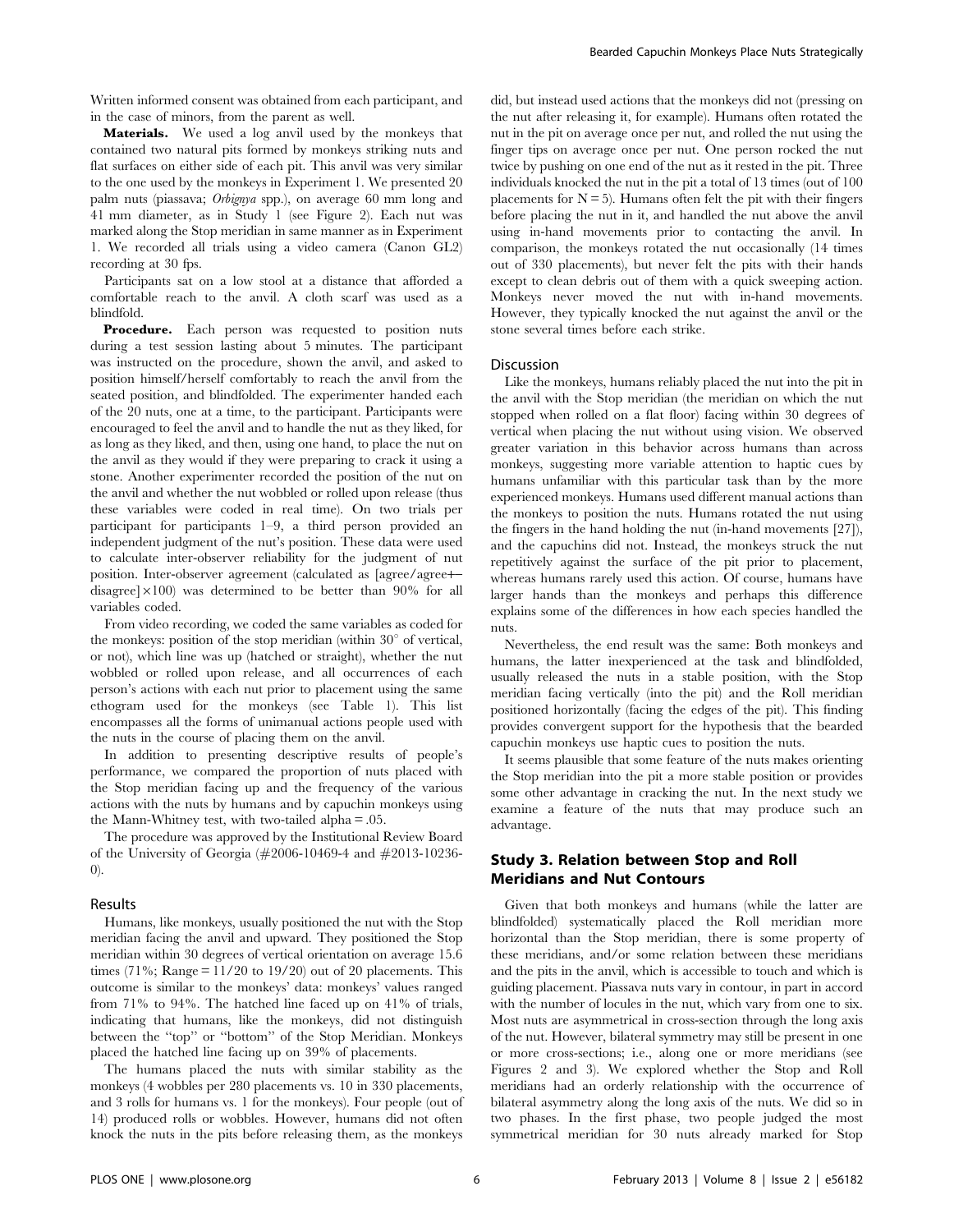meridians. In the second phase, two other people judged the most symmetrical orientation of 40 unmarked nuts, and subsequently, a third person marked the Stop meridians in the same manner as for Studies 1 and 2, and a fourth person judged the angle between the Stop and ''symmetry'' meridians. In both phases, we evaluated the number of nuts for which the ''symmetry'' meridian and the Stop meridian were within  $10^{\circ}$  degrees, a more conservative rule than was used to evaluate verticality of the meridian with respect to gravity in Studies 1 and 2, and within  $30^{\circ}$ , the looser rule used to judge orientation of the nut in Studies 1 and 2.

## Phase 1

Materials. We used 30 piassava nuts, numbered and marked for Stop meridians as in Experiments 1 and 2. Using a cloth tape marked in millimeters, we measured the circumference of each nut on the Stop meridian and the Roll meridian (i.e., 90 degrees offset from the Stop meridian), wrapping the tape tightly along the contours of the nut. We determined that the circumference of the nuts about the Stop and Roll meridians did not differ systematically, and the absolute differences were small. The average circumference of the Stop meridians was 15.54 cm; for the Roll meridians, 15.60 cm. The largest difference in circumference of the two meridians for any nut was 0.9 cm.

Participants. Two adults, naïve to this study but familiar with piassava nuts, participated.

Procedure. Participants were asked to look at each of 30 marked piassava nuts and to indicate the meridian about the long axis of the nut where it appeared the most bilaterally symmetrical. We then noted the difference (in degrees) of the meridian they indicated with the Stop meridian.

The procedure was approved by the Institutional Review Board of the University of Georgia (#2006-10469-4 and #2013-10236- 0). Written informed consent was obtained from each participant.

Results. Both participants indicated that the most bilaterally symmetrical orientation of the nut about its long axis occurred principally along the Stop meridian. One participant indicated the Stop meridian for 28 out of 30 nuts. In the remaining two cases, this participant indicated the Roll meridian. The second participant indicated the Stop meridian 24 times, a meridian within 30 degrees of the Stop meridian four times, and the Roll meridian twice. The two participants agreed for one nut that the most symmetrical meridian was the Roll meridian. Inspection of this nut revealed that it was nearly actinomorphic (radially symmetrical). Both participants indicated that the side of the Stop meridian facing the floor was the most symmetric side more often than the side facing upward when the nut rolled to a stop (26/30 and 21/30;  $X^2(df=1) = 16.13$ , p<.005, and 4.8, p<.05, respectively).

## Phase 2

Materials and Procedure. We used 40 randomly selected piassava nuts, red and black permanent marker pens, a protractor, and pencil and paper.

Two people visually judged and marked the symmetry meridian of 20 nuts each using a red marker pen. An experimenter determined the stop meridians and marked them in black permanent ink. A second experimenter judged the angle between the two marked meridians using the protractor and angles of 10 and 30 degrees drawn on paper as visual aids.

The procedure was approved by the Institutional Review Board of the University of Georgia (#2006-10469-4 and 2013-10236-0). Written informed consent was obtained from participants.

Results. For 21 nuts, the Stop meridian and the symmetry meridian were judged to fall within  $10^{\circ}$  of each other, and for 33

nuts these meridians were judged to be within  $30^{\circ}$ . For the first case, a  $10^{\circ}$  distance is expected on  $1/8$  cases, or 5 times for 40 nuts. The observed distribution of 21 nuts with these meridians within  $10^{\circ}$  of each other is significantly different than expected by chance  $(X^2(1) = 58.51$ ; p<.001. For the second case, the expected distribution is one case out of three within  $30^{\circ}$ . The observed distribution, 33/40, produces a  $X^2$  of 43.67, p<.001.

Discussion. Given that the nuts have asymmetrical meridians in degree of flatness, but equivalent circumferences, the Roll meridian should be more symmetric in curvature than the Stop meridian, as illustrated in Figures 2 and 3. In Phase 1, two human participants confirmed this prediction, systematically indicating that the Stop meridian defined the most bilaterally symmetrical orientation of the nut about its long axis. In Phase 2, we replicated this result with a new sample of nuts and a slightly different procedure (the Stop meridian was marked after the symmetry judgment was made rather than before).

By placing the Stop meridian into the pit, the individual ensures that the most symmetrical contour of the nut faces the sides of the pit. This position probably provides the most contact between the nut and the sides of the pit, maximizing the stability of the nut's position during cracking. Thus we interpret this position as useful with respect to maintaining control of the nut during the cracking process. It may also have implications for the amount of force needed to crack the nut. The force of the strike is directed downward and not deflected sideways if the sides of the nut are confined when the nut is struck.

## General Discussion

A skilled individual uses minimal effort for maximum effect at the activity in question, and adjusts actions to accommodate minor variations in circumstances while producing a uniform result, among other features of skill [1,2]. Adult wild bearded capuchin monkeys exhibit skill in several dimensions of nut-cracking, including selecting the nuts that are easier to crack [11], selecting anvil surfaces that support more efficient cracking [4], and selecting stones of the more appropriate size and composition [9,11]. They also adjust the velocity and maximum displacement of the stone in response to the weight of the stone and the weight of the nut [28].

In Experiment 1 we showed that adult wild bearded capuchins monkeys use another action strategy that we propose is related to skill: they position the nut systematically in the pit before striking it. In Experiment 2, we showed that humans do the same when placing the nuts without vision, suggesting that haptic perception is sufficient for this behavior. In Experiment 3, we found that the strategy that both humans and monkeys use to place the nuts results in the most symmetric sides of the nut facing the walls of the pit and the more asymmetric sides facing vertically in the pit. We interpret this positioning as producing the most secure position of the nut with respect to movement during and following striking in accord with greater friction between the wall of the pit and sides of the nut in this position than in others.

Capuchins apparently detect the relevant properties of the nut they will place in the pit on the anvil by repetitively knocking the nut against a hard surface (the stone or the anvil, especially in or near the rim) before releasing it. All monkeys knocked the nut into the pit repetitively two or more times almost every time they position a nut, even when re-positioning a nut they have just struck. They do not handle the nuts in other ways that could generate perceptions of contour, for example by rolling the nut in their hands. Knocking (also called banging in the literature) is a species-typical action that appears early in life and is used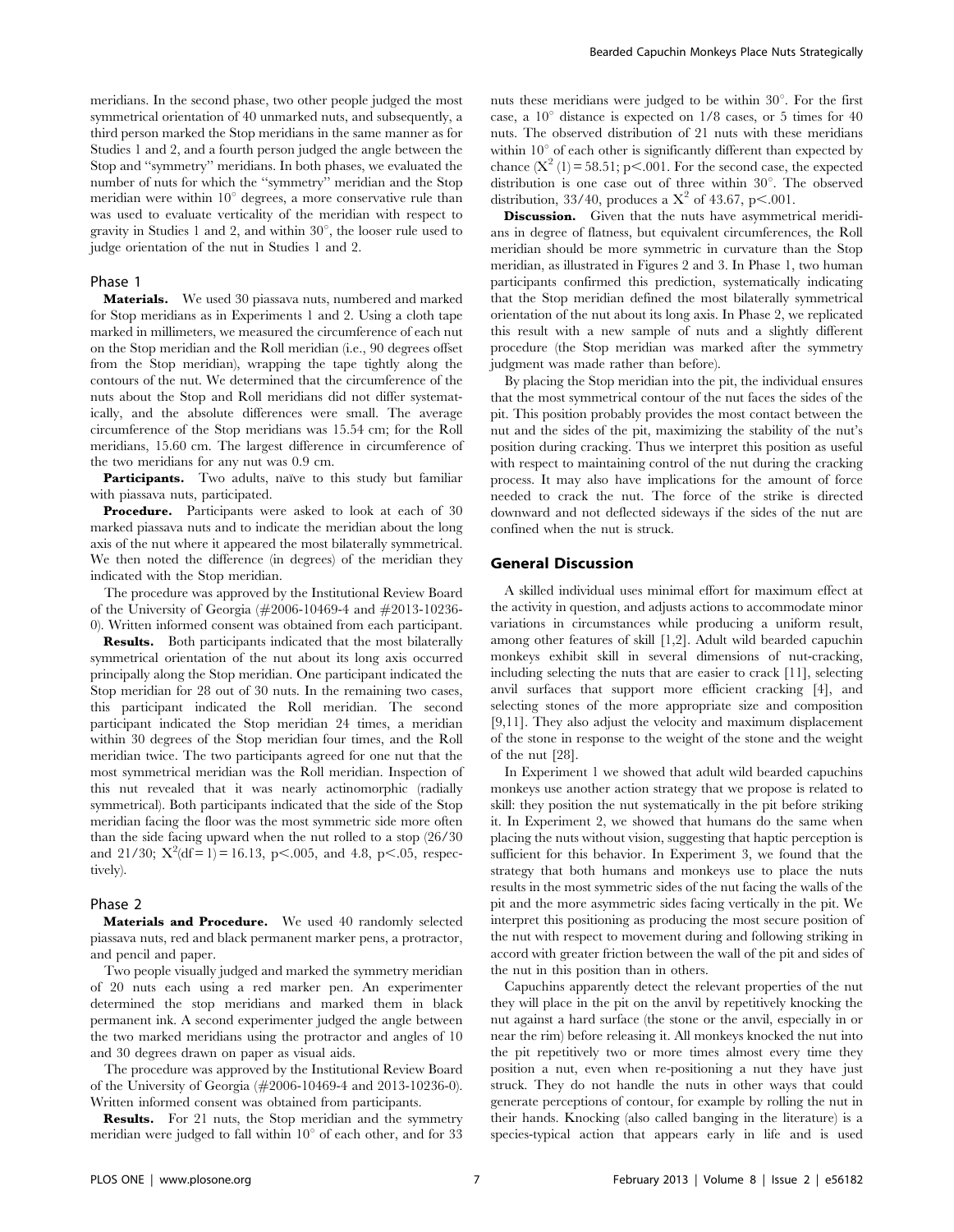ubiquitously by capuchins in foraging and more generally to explore objects [29]. Thus they have life-long experience learning about objects from this action.

Humans accomplished the same goal (placing the more asymmetric meridian facing vertically) with other actions than the monkeys use. Specifically, humans used species-typical in-hand movements [27] directly on the nut, such as rolling and rotating the nut in one hand, prior to bringing the nut into contact with the anvil. Humans also commonly used actions with the nut in contact with the pit, such as rotating, rolling and rocking the nut in the pit prior to releasing the nut. Perhaps these actions generate information about friction of nut with respect to the wall of the pit or the position of the center of mass with respect to gravity. Despite these differences in forms of manual action, both species released the nut in a stable position. The nuts rarely wobbled or rolled when humans or monkeys released them.

An important conclusion from the current studies, and others from our work at FBV, is that bearded capuchin monkeys' effective nut-cracking involves concurrent attention to several perceptual features of the problem and effective modulation of activity in accord with variable circumstances. This behavior is ''skilled'' in Bernstein's sense of the word [1]. This conclusion leads to some specific predictions that we aim to test. For example, we predict that young monkeys learning to crack piassava nuts will position nuts with the more symmetrical sides against the walls of the pit proportionally less often than more skilled individuals, and/ or that when they release them the nuts will roll or wobble more often than those positioned by more skilled nut-crackers.

We suggest that attention to the perception/action features of skilled behaviors, in accord with an embodied approach to cognition [3], will enrich our understanding of varied forms of tool use (using rakes, probes, and containers, for example) and indeed, problem-solving behaviors in general, particularly in nonhuman species [30]. An embodied approach to skilled activity [31] leads

#### References

- 1. Bernstein N (1996) On dexterity and its development. In: Latash M, Turvey M, editors. Dexterity and its development. Mahwah, New Jersey: Lawrence Erlbaum. pp. 3–235.
- 2. Bril B, Rein R, Nonaka T, Wenban-Smith F, Dietrich G (2010) The role of expertise in tool use: skill differences in functional action adaptation to task constraints. J Exp Psychol Hum Percept Perform 36: 825–839.
- 3. Chemero A (2009) Radical embodied cognitive science. Cambridge, MA: MIT Press.
- 4. Liu Q, Fragaszy D, Wright B, Wright K, Izar P, et al. (2011) Wild bearded capuchin monkeys (Cebus libidinosus) place nuts in anvils selectively. Anim Behav 81: 297–305.
- 5. Fragaszy DM, Cummins-Sebree S (2005) Relational spatial reasoning by a nonhuman: the example of capuchin monkeys. Behav Cogn Neurosci Rev 4: 282–306.
- 6. Visalberghi E, Fragaszy D (2012) What is challenging about tool use? The capuchins' perspective. In: Wasserman E, Zentall T, editors. Comparative Cognition. Oxford: Oxford University Press. pp. 529–552.
- 7. Ottoni EB, Izar P (2008) Capuchin monkey tool use: overview and implications. Evol Anthropol 17: 171–78.
- 8. Spagnoletti N, Visalberghi E, Ottoni E, Izar P, Fragaszy F (2011) Stone tool use by adult wild bearded capuchin monkeys (Cebus libidinosus): frequency, efficiency and tool selectivity. J Hum Evol 61: 97–107.
- 9. Visalberghi E, Addessi E, Truppa V, Spagnoletti N, Ottoni E, et al. (2009) Selection of effective stone tools by wild bearded capuchin monkeys. Curr Biol 19: 213–217.
- 10. Fragaszy D, Pickering T, Liu Q, Izar P, Ottoni E, et al. (2010) Bearded capuchin monkeys' and a human's efficiency at cracking palm nuts with stone tools: field experiments. Anim Behav 79: 321–332.
- 11. Fragaszy D, Greenberg R, Visalberghi E, Ottoni EB, Izar P, et al. (2010) How wild bearded capuchin monkeys select stones and nuts to minimize the number of strikes per nut cracked. Anim Behav, 80(2), 205–214.
- 12. Visalberghi E, Sabbatini G, Spagnoletti N, Andrade FRD, Ottoni E, et al. (2008) Physical properties of palm fruits processed with tools by wild bearded capuchins (Cebus libidinosus). Am J Primatol 70: 884–891.
- 13. Lederman SJ, Klatzky RL (1987) Hand movements: A window into haptic object recognition. Cogn Psychol 19: 342–368.

us to ask what features of a problem constitute affordances for action for the individuals involved, and what constitutes information guiding individuals' goal-directed actions in given circumstances. In the particular case of placing nuts into pits on anvils before striking them with a stone, both monkeys and humans position nuts in a certain way in the pit, but they use different actions to achieve this outcome. In the language of embodied cognition, the two species perceive the same affordances, although they use different sources of information, and different actions, to do so. Much of the work in embodied cognition about defining affordances and determining sources of information available through perception concerns vision [31]. We show here that haptic perception also provides fertile ground for study from this perspective.

#### Supporting Information

Video S1 This video shows two episodes in which a bearded capuchin monkey places and strikes a nut with the Stop meridian marked with a black line or a black-hatched line, and the Roll meridian marked with a red or green line. (MP4)

#### Acknowledgments

Thanks to the Oliveira family, Fazenda Boa Vista, for assistance at the field site. Thanks to R. Fragaszy for assisting with preparing the nuts, and Kelly Laity, Yonat Eshchar, Luciana Massaro and Noemi Spagnoletti for help running the experiments.

## Author Contributions

Conceived and designed the experiments: DF BW EV. Performed the experiments: QL DF EV. Analyzed the data: CWB AA DF QL. Wrote the paper: DF.

- 14. Jones LA, Lederman SJ (2006) Human hand function. Oxford: Oxford University Press. 270 p.
- 15. Talbot WH, Darian-Smith I, Kornhuber HH, Mountcastle VB (1968) The sense of flutter-vibration: comparison of the human capacity with response patterns of mechanoreceptor afferents from the monkey hand. J Neurophysiol 31: 301–334.
- 16. Hoffman JN, Montag AG, Dominy NJ (2004) Meissner corpuscles and somatosensory acuity: The prehensile appendages of primates and elephants. Anat Rec 281A (1):1138–1147.
- 17. Kaas JH (1993) The functional organization of somatosensory cortex in primates. Ann Anat 175:509–518.
- 18. Fragaszy DM, Visalberghi E, Fedigan L (2004) The complete capuchin. Cambridge: Cambridge University Press.
- 19. Carello C, Wagman JB, Turvey MT (2005) Acoustic specification of object properties. In: Anderson JD, Anderson BF, Bordwell D, editors. Moving image theory: ecological considerations. Carbondale, Illinois: SIU Press. pp. 79–104.
- 20. Fobes J, King J (1982) Auditory and chemoreceptive sensitivity in primates. In: Fobes J, King J, editors. Primate behavior. New York: Academic Press. pp. 245– 270.
- 21. Khanna SM, Tonndorf J (1978) Physical and physiological principles controlling auditory sensitivity in primates. In: Noback CR, editor. Sensory systems of primates. New York: Plenum. pp 23–52.
- 22. Turvey M (1996) Dynamic touch. Am Psychol 51: 1134–1152.
- 23. Klatzky RL, Lederman SJ, Mankinen JM (2005) Visual and haptic exploratory procedures in children's judgments about tool function. Infant Behav & Dev 28: 240–249.
- 24. Barrett T, Davis E, Needham A (2007) Learning about tools in infancy. Dev Psychol 43: 352–368.
- 25. McCarty ME, Clifton RK, Collard RR (2001) The beginnings of tool use by infants and toddlers. Infancy 2: 233–256.
- 26. Sirianni G (2010) Processamento del cibo in una popolazione di Cebus libidinosus (Spix, 1823). Universita` degli Studi di Roma ''La Sapienza''. Facolta` di Scienze Matematiche, Fisiche e Naturali, Corso di Laurea Specialistica in Ecobiologia.
- 27. Elliott JM, Connolly KJ (1984) A classification of manipulative hand movements. Dev Med Child Neurol 26: 283–296.